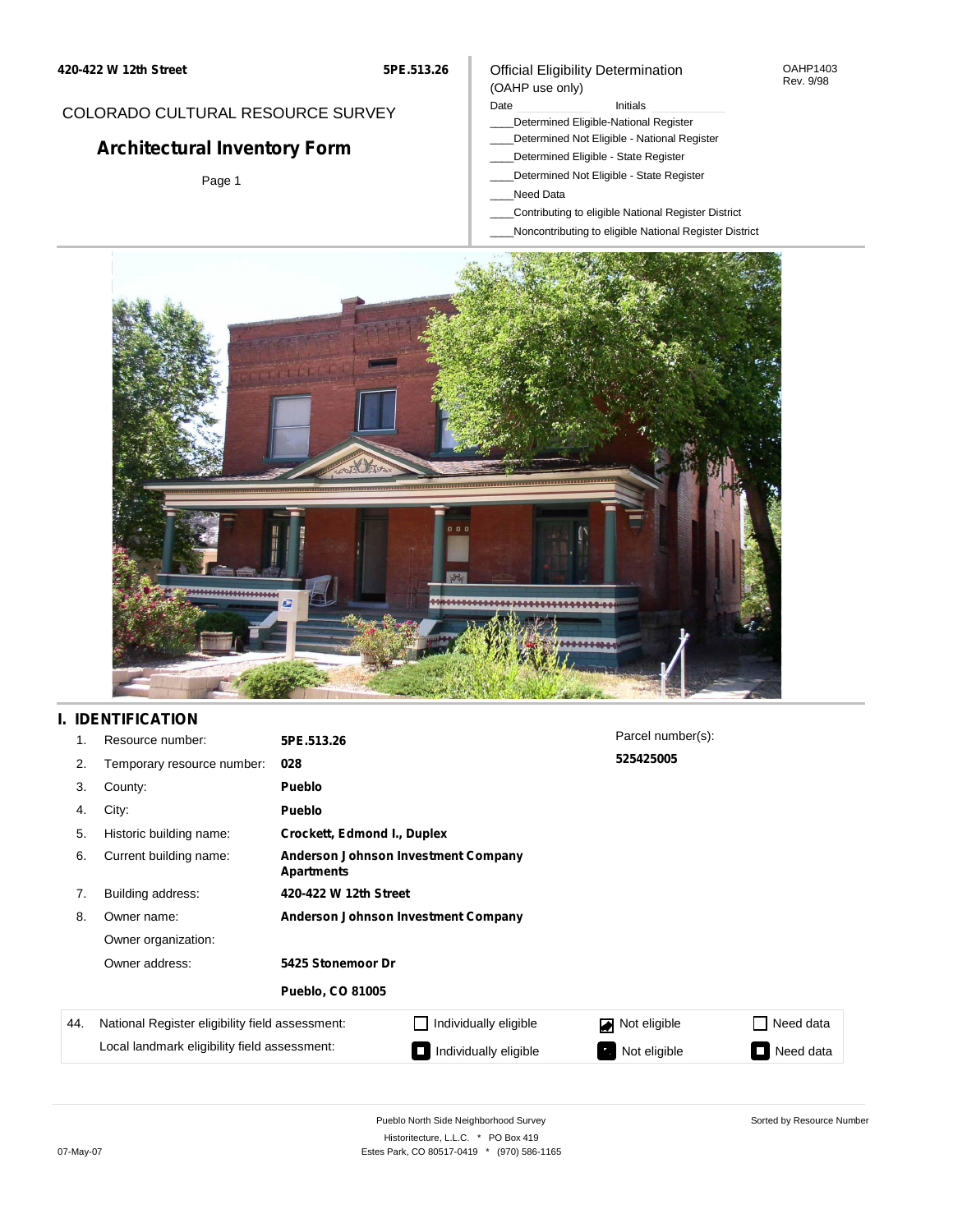Sorted by Resource Number

## **Architectural Inventory Form**

Page 2

## **II. GEOGRAPHIC INFORMATION**

| 9.  | P.M.                    |     | 6th             |              | Township:              |                             | <b>20S</b> |    |           |           | Range:            | 65W |         |
|-----|-------------------------|-----|-----------------|--------------|------------------------|-----------------------------|------------|----|-----------|-----------|-------------------|-----|---------|
|     |                         | NE. | 1/4             | of <b>SE</b> | 1/4                    | of <b>NW</b>                | 1/4        | of | <b>SE</b> | 1/4       | of Section        |     | 25      |
|     | 10. UTM reference zone: |     |                 |              | 13                     |                             |            |    |           |           |                   |     |         |
|     | Easting:                |     |                 |              | 533914                 |                             |            |    |           | Northing: |                   |     | 4236510 |
| 11. |                         |     | USGS quad name: |              |                        | <b>Northeast Pueblo</b>     |            |    |           | Scale:    |                   |     | 7.5     |
|     | Year:                   |     |                 |              | 1974)                  | 1961 (Photorevised 1970 and |            |    |           |           |                   |     |         |
| 12. | $Lot(s)$ :              |     |                 |              | Lot 6; Block 27        |                             |            |    |           |           |                   |     |         |
|     | Addition:               |     |                 |              | <b>County Addition</b> |                             |            |    |           |           | Year of addition: |     | 1869    |

13. Boundary description and justification:

The boundary, as described above, contains but does not exceed the land historically associated with this property.

Metes and bounds exist:

П

### **III. ARCHITECTURAL DESCRIPTION**

| 14. | Building plan (footprint, shape):    | <b>Rectangular Plan</b>                  |                       |
|-----|--------------------------------------|------------------------------------------|-----------------------|
|     | Other building plan descriptions:    |                                          |                       |
| 15. | Dimensions in feet (length x width): | 2,401 square feet                        |                       |
| 16. | Number of stories:                   | $\mathbf{2}$                             |                       |
| 17. | Primary external wall material(s):   | <b>Brick</b><br>Asphalt                  | Other wall materials: |
| 18. | Roof configuration:                  | <b>Shed Roof</b>                         |                       |
|     | Other roof configurations:           |                                          |                       |
| 19. | Primary external roof material:      | <b>Asphalt Roof/Composition Roof</b>     |                       |
|     | Other roof materials:                |                                          |                       |
| 20. | Special features:                    | <b>Roof Treatment/Decorative Cornice</b> |                       |
|     |                                      | <b>Window/Glass Block</b>                |                       |
|     |                                      | Chimney                                  |                       |
|     |                                      | Porch                                    |                       |
|     |                                      | <b>Window/Segmental Arch</b>             |                       |

#### 21. General architectural description:

Oriented to the north, this apartment building rests on a buff-colored, rock-faced sandstone foundation arranged as coursed ashlar beneath the front (north) façade and random ashlar beneath all other elevations. The basement windows, which open beneath segmental arches of three courses of brick, have generally been bricked shut or host metal louvered vents. A red brick veneer, with thin, pink mortar, clads the exterior walls. A pair of 2-story, shed roof additions have been made to either side of the rear (south) elevation. Green asphalt shingles cover the eastern addition, while a combination of white-painted wooden composition siding, unpainted particleboard sheets, and green-painted wood siding clads the western addition. Windows are **generally 1-over-1-light, double-hung sash, with green-painted wood frames. Most open between rough-faced sandstone sills** and segmental arches. Just east of center in the principal (north) façade's second story are paired, single-light casement windows. A pair of single-light casements flanks the northernmost engaged hearth and chimney on the west elevation. A window opening near the center of the east elevation's first story is filled with glass blocks. The eastern rear (south) addition **hosts 1-beside-1-light, sliding-sash windows, with aluminum frames. A hipped-roof porch extends across the entire front** (north) facade. It features a wood floor and beadboard ceiling. Variegated wood shingles, painted green, cream, and burgundy,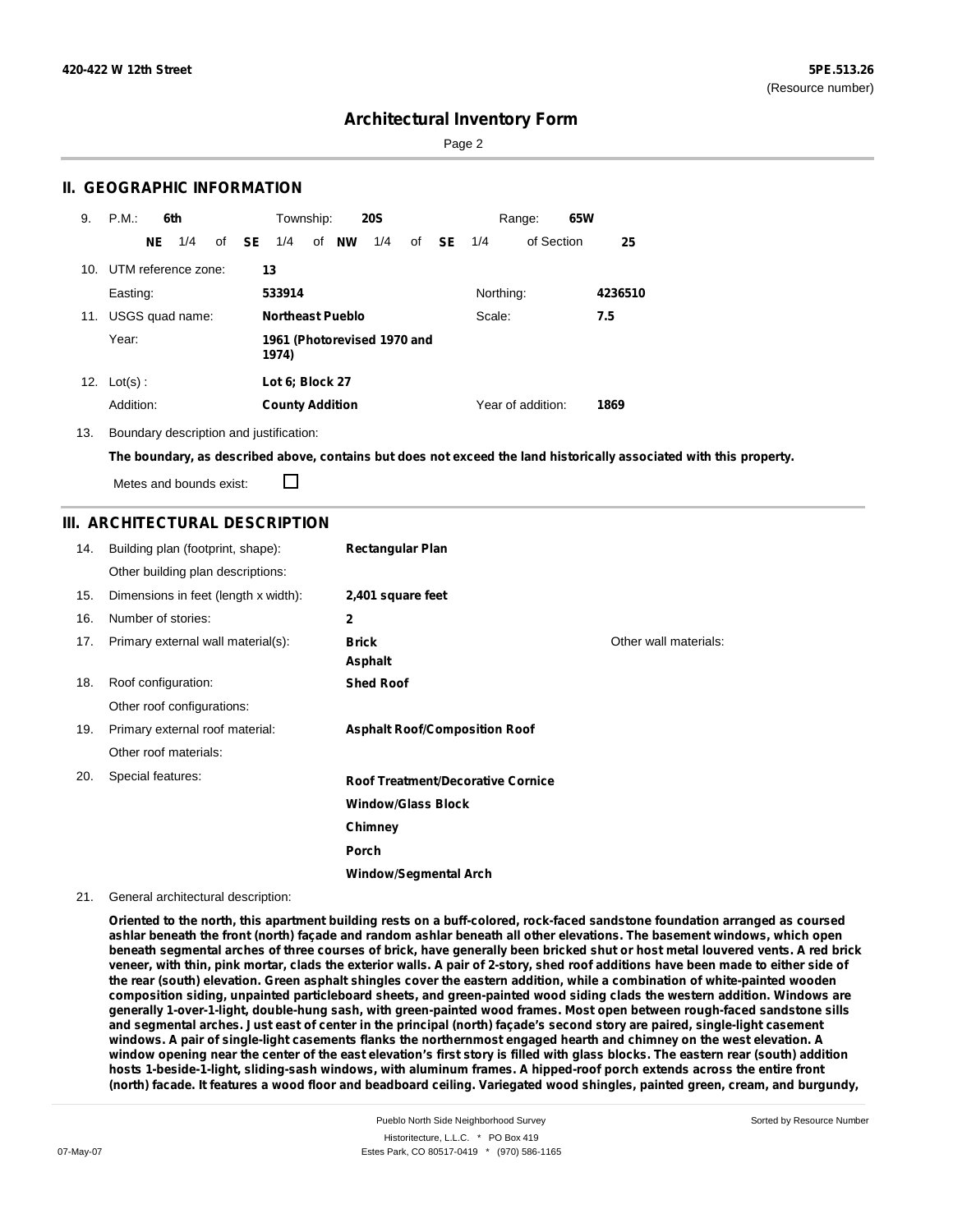Sorted by Resource Number

## **Architectural Inventory Form**

Page 3

cover the area beneath the porch roof and the kneewalls. The porch supports are green-painted, wood, Tuscan columns. At the junction of the porch's side ceiling beams and the exterior walls are corbelled ledges with pilaster-like capitals. All capitals feature a cornice with an egg-and-dart pattern. The porch has a dentiled cornice and central pediment, corresponding to the wood steps approaching the porch. The frieze of the pediment hosts a decorative device consisting of a central fan with ferns and vines. Beneath the porch are 4 doorways, which are nearly evenly spaced across the nearly symmetrical facade. The **easternmost and westernmost doors are 15-light, glass-in-wood-frame, painted green, with a sidelight and transom. These** doorways open beneath flat arches. Between these doorways open another pair of doorways, hosting identical 5-panel oak doors. Both of these doorways have transoms beneath segmental arches. Three doorways open in the rear (south) elevation. All host metal slab doors. The easternmost door opens on the west elevation of the east addition. Another doorway opens in the very center of the rear (south) elevation. These two doors share a common, metal porch and staircase. Another door opens in the lowest level of the westernmost addition. The front- (north-) facing parapet features elaborate corbelling and a sandstone cap. Gray, rolled asphalt covers the shed roof, which the parapet surrounds on the east, north, and west sides. Paired, engaged **chimneys are concentrated on the north ends of both the east and west elevations.**

| 22. Architectural style:    | Late 19th And 20th Century Revivals |
|-----------------------------|-------------------------------------|
| Other architectural styles: |                                     |
| Building type:              | <b>Terrace Type</b>                 |

23. Landscape or special setting features:

This property is located on terrain sloping downward from north to south, with an elevation of around 4,700 feet above mean sea level. The neighborhood features modest, one- and two-story houses. This property is located on the south side of West 12th Street, an east-west-oriented thoroughfare. It is situated between 418 West 12th Street, to the east, and 424-426 West 12th Street, to the west. A gravel-covered strip separates the sidewalk from the street. Low, concrete-block retaining walls separate **the sidewalk from the front yard, which is also covered in gravel. A carport dominates the backyard.**

#### 24. Associated buildings, features or objects:

| 1: Type:  | Carport                                                                                                                                                                                                                                                                                      |
|-----------|----------------------------------------------------------------------------------------------------------------------------------------------------------------------------------------------------------------------------------------------------------------------------------------------|
| Describe: | A 4-car carport is located behind (south of) the principal building. The structure is entirely<br>open on the sides, Its frame consists of white-painted channel steel trusses resting on 4 steel<br>columns, anchored in concrete. The structure supports a flat, standing-seam metal roof. |

## **IV. ARCHITECTURAL HISTORY**

| 25. | Date of Construction:  | Estimate:                        | Actual: | 1905                                                                                          |
|-----|------------------------|----------------------------------|---------|-----------------------------------------------------------------------------------------------|
|     | Source of Information: |                                  |         | Pueblo County Office of Tax Assessor. Property information card [internet].                   |
| 26. | Architect:             | unknown                          |         |                                                                                               |
|     | Source of information: |                                  |         |                                                                                               |
| 27. | Builder:               | unknown                          |         |                                                                                               |
|     | Source of information: |                                  |         |                                                                                               |
| 28. | Original Owner:        | <b>Edmond I. Crockett</b>        |         |                                                                                               |
|     | Source of information: | Co. consulted 1886 through 2003. |         | Pueblo City Directory. Pueblo, Co.; Salt Lake City; Kansas City, Mo.; and others: R.L. Polk & |

29. Construction history:

According to Pueblo County tax records and other sources, this house was constructed in 1905. An analysis of the form, style, and materials corroborates this date. The only notable alteration since that time has been the construction of the rear additions, which were added after 1952. As well, a few windows and doors have been replaced, most of them after 1970. Past owners modified this building from a duplex into at least 5 apartment units. These modifications also date to after 1952 and were **largely isolated to the interior.**

30. Location: **original** Date of move(s):

## **V. HISTORICAL ASSOCIATIONS**

31. Original use(s): **Multiple Dwelling**

Pueblo North Side Neighborhood Survey Historitecture, L.L.C. \* PO Box 419 07-May-07 Estes Park, CO 80517-0419 \* (970) 586-1165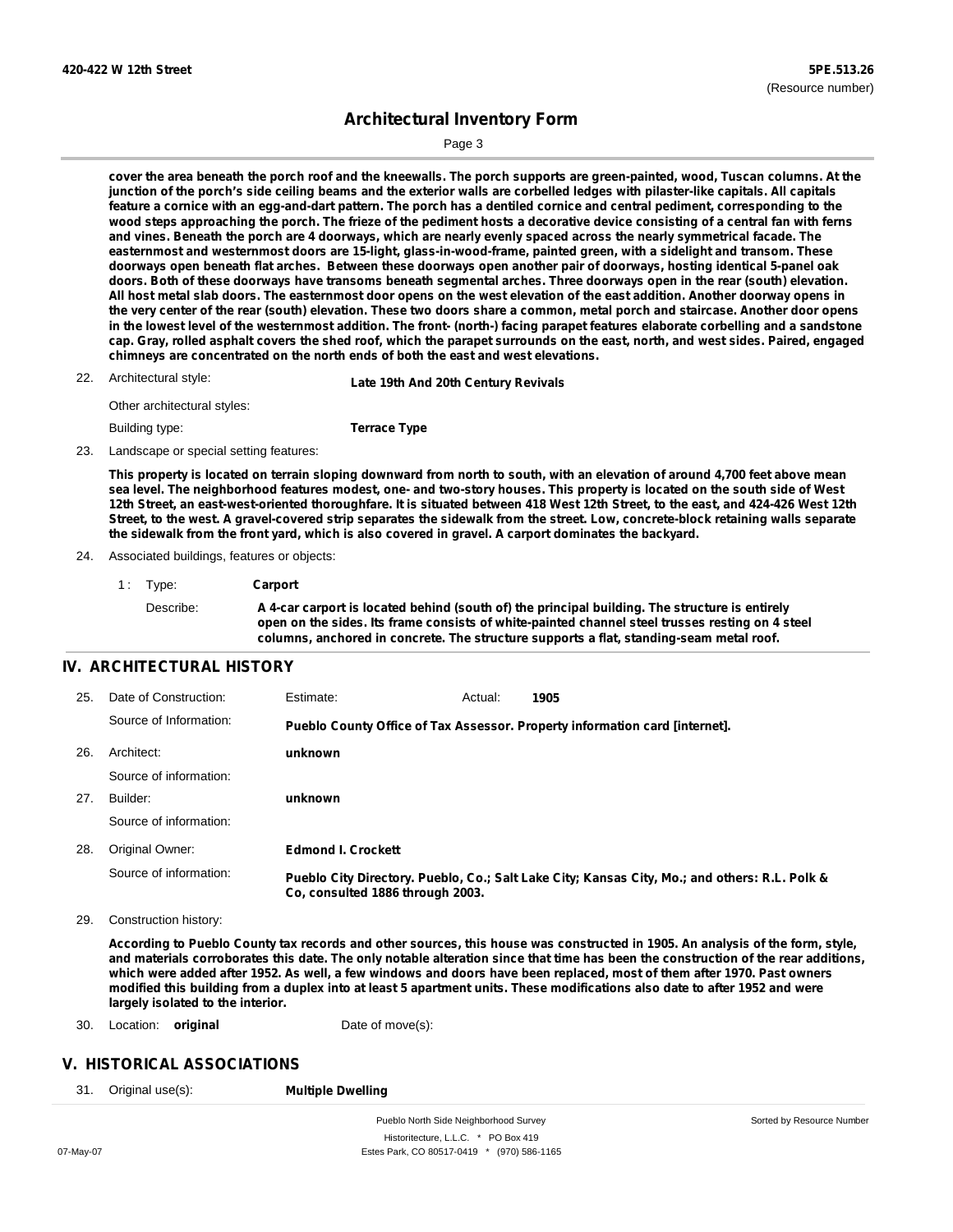Page 4

| 32. | Intermediate use(s): | <b>Multiple Dwelling</b>  |
|-----|----------------------|---------------------------|
| 33. | Current use(s):      | <b>Multiple Dwelling</b>  |
|     | 34. Site type(s):    | <b>Duplex, Apartments</b> |

35. Historical background:

The original owner of this 1905 duplex was Edmond I. Crockett, who lived in the western half of the unit, addressed 422 West 12th Street. He resided here with his wife, Bessie, and children Elizabeth, Charles T., Edmond A., Bertram W., and Catherine A. The elder Edmond Crockett's mother, Elizabeth, also lived here, along with at least one domestic servant. Edmond I. Crockett was born in Kansas in 1868. In Pueblo, Crockett established E.I. Crockett & Company at 421 North Santa Fe Avenue. The firm specialized in real estate, loans, insurance, rentals, and investments. Crockett was also president of the Pueblo Business Men's Association. The Crockett family attended First Presbyterian Church. Edmond I. Crockett resided here for nearly 40 **years, dying in his home in August 1943.**

In 1945, the residents of 422 West 12th Street were Arch Bean, Allithea M. Baker, and Martha E. Mefford. William R. Dillard lived **here in 1950, Jasper H. Hawse in 1955, and Martha L. Wood in 1960.**

The original resident in the east half of the duplex. 420 West 12th Street, was John T. McKennan, Born in 1877, McKennan was trained as a civil engineer and served in that capacity for 27 years for the Colorado Fuel & Iron Company. His brother, J.B. McKennan, was general manager of the plant. John McKennan had one daughter, Bess. He moved from this address prior to 1914 and died in May 1929. In 1914, the resident was I.M. Robinson. E.O. Phleger lived here in 1919.

By 1925, John B. and Nellie Seelig had moved into the unit and would reside here for the next 4 decades. John Seelig was born in Germany in 1882. He had arrived in the United States with his family by 1888. Seelig settled in Pueblo where he became a saddle maker. He married Nellie Gann in 1905. She was the daughter of Mrs. Villa Gann, who operated a large boarding house at 316 Summit Street. By 1940, Edmond I. Crockett sold the duplex to the Seeligs. John Seelig died in March 1949. Nellie continued to own the duplex and live in the eastern half. By 1960, she shared ownership with Agnes E. Thomas. Nellie died in **1972.**

In 1977, the owners were Aaron Ghini and Richard A. Baum. They sold the property in 1996 to L.S. Johnson, Jr., and L.E. Anderson who, in turn, transferred it to the Anderson Johnson Investment Company in 1999. The company continues to **operate the property as rental units. The building now hosts at least 5 apartments.**

Sources of information: 36.

**Pueblo County Office of Tax Assessor. Property information card [internet].**

**Pueblo City Directory. Pueblo, Co.; Salt Lake City; Kansas City, Mo.; and others: R.L. Polk & Co, consulted 1886 through 2003.**

**U.S. Census of 1910. Precinct 3, Pueblo, Pueblo County, Colorado. Series T624, roll 124, p. 122.**

**"McKennan (John T.)" [obituary]. Pueblo Chieftain, 17 May 1929, p. 8.**

**"Crockett (Edmond I.)" [obituary]. Pueblo Chieftain, 17 August 1943. p. 8.**

**Munch, J. Colorado Cultural Resource Survey, Architectural/Historical Component Form (no. 618), August 1981.**

**Colorado Historical Society. Historic Building Record, 1991.**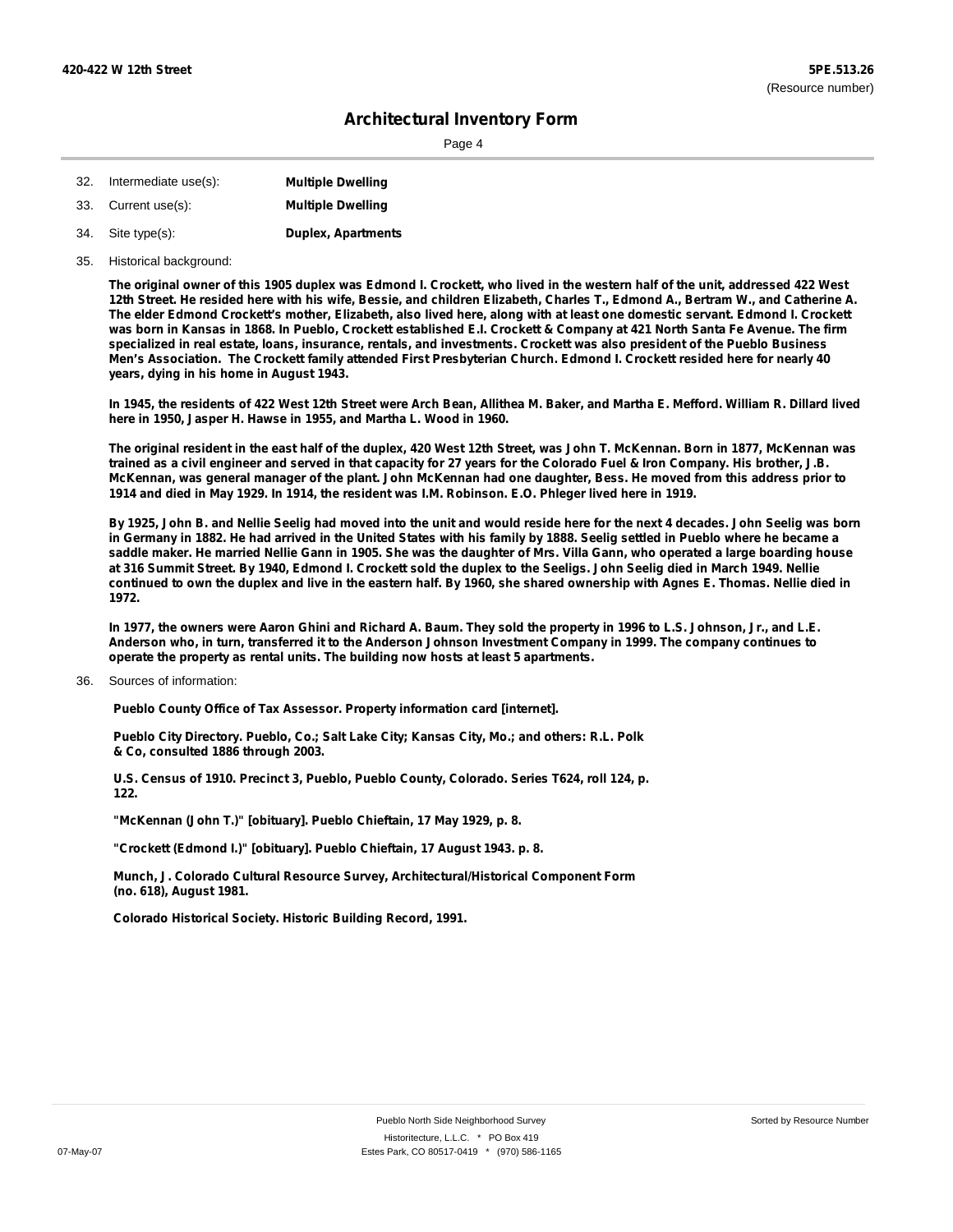۰

Sorted by Resource Number

# **Architectural Inventory Form**

Page 5

|                  | <b>VI. SIGNIFICANCE</b>                                                                                                                   |                                                                                                                                                                                                                                   |  |  |  |  |  |  |
|------------------|-------------------------------------------------------------------------------------------------------------------------------------------|-----------------------------------------------------------------------------------------------------------------------------------------------------------------------------------------------------------------------------------|--|--|--|--|--|--|
| 37.              | No.<br>$\mathcal{F}_\alpha$                                                                                                               |                                                                                                                                                                                                                                   |  |  |  |  |  |  |
|                  |                                                                                                                                           | Local landmark designation:<br>Yes $\Box$<br>Designation authority:                                                                                                                                                               |  |  |  |  |  |  |
|                  | Date of designation:                                                                                                                      |                                                                                                                                                                                                                                   |  |  |  |  |  |  |
| 38.              | Applicable National Register criteria:                                                                                                    |                                                                                                                                                                                                                                   |  |  |  |  |  |  |
|                  |                                                                                                                                           | A. Associated with events that have made a significant contribution to the broad pattern of our history.                                                                                                                          |  |  |  |  |  |  |
|                  | H<br>B. Associated with the lives of persons significant in our past.<br>$\mathbf{I}$                                                     |                                                                                                                                                                                                                                   |  |  |  |  |  |  |
|                  | $\blacktriangleright$                                                                                                                     | C. Embodies the distinctive characteristics of a type, period, or method of construction, or represents the work<br>of a master, or that possess high artistic values, or represents a significant and distinguished entity whose |  |  |  |  |  |  |
|                  | components may lack individual distinction.<br>D. Has yielded, or may be likely to yield, information important in history or prehistory. |                                                                                                                                                                                                                                   |  |  |  |  |  |  |
|                  | Qualifies under Criteria Considerations A through G (see manual).<br>$\overline{\phantom{a}}$                                             |                                                                                                                                                                                                                                   |  |  |  |  |  |  |
|                  | Does not meet any of the above National Register criteria.                                                                                |                                                                                                                                                                                                                                   |  |  |  |  |  |  |
|                  | <b>Pueblo Standards for Designation:</b>                                                                                                  |                                                                                                                                                                                                                                   |  |  |  |  |  |  |
|                  | 1a. History                                                                                                                               |                                                                                                                                                                                                                                   |  |  |  |  |  |  |
|                  | $\overline{\phantom{a}}$ .                                                                                                                | Have direct association with the historical development of the city, state, or nation; or                                                                                                                                         |  |  |  |  |  |  |
|                  | <u>1b. History</u><br>Be the site of a significant historic event; or<br>$\Box$                                                           |                                                                                                                                                                                                                                   |  |  |  |  |  |  |
|                  | 1c. History<br>$\Box$                                                                                                                     | Have direct and substantial association with a person or group of persons who had influence on society.                                                                                                                           |  |  |  |  |  |  |
|                  | 2a. Architecture                                                                                                                          |                                                                                                                                                                                                                                   |  |  |  |  |  |  |
|                  | Embody distinguishing characteristics of an architectural style or type; or<br>$\Box$                                                     |                                                                                                                                                                                                                                   |  |  |  |  |  |  |
|                  | 2b. Architecture                                                                                                                          |                                                                                                                                                                                                                                   |  |  |  |  |  |  |
|                  | Be a significant example of the work of a recognized architect or master builder, or<br>$\overline{\phantom{a}}$                          |                                                                                                                                                                                                                                   |  |  |  |  |  |  |
| 2c. Architecture |                                                                                                                                           |                                                                                                                                                                                                                                   |  |  |  |  |  |  |
|                  | Contain elements of architectural design, engineering, materials, craftsmanship, or artistic merit which represent a                      |                                                                                                                                                                                                                                   |  |  |  |  |  |  |
|                  | 2d. Architecture                                                                                                                          |                                                                                                                                                                                                                                   |  |  |  |  |  |  |
|                  | $\blacksquare$<br>characterized by a distinctive architectural style.                                                                     | Portray the environment of a group of people or physical development of an area of the city in an era of history                                                                                                                  |  |  |  |  |  |  |
|                  | 3a. Geography                                                                                                                             |                                                                                                                                                                                                                                   |  |  |  |  |  |  |
|                  |                                                                                                                                           | Have a prominent location or be an established, familiar, and orienting visual feature of the contemporary city, or                                                                                                               |  |  |  |  |  |  |
|                  | 3b. Geography<br>or rarity; or                                                                                                            | Promote understanding and appreciation of Pueblo's environment by means of distinctive physical characteristics                                                                                                                   |  |  |  |  |  |  |
|                  | 3c. Geography<br>Make a special contribution to Pueblo's distinctive character.<br>$\Box$                                                 |                                                                                                                                                                                                                                   |  |  |  |  |  |  |
|                  | Not Applicable                                                                                                                            |                                                                                                                                                                                                                                   |  |  |  |  |  |  |
|                  | Does not meet any of the above Pueblo landmark criteria.<br>$\Box$                                                                        |                                                                                                                                                                                                                                   |  |  |  |  |  |  |
| 39.              | Area(s) of Significance:<br>Architecture                                                                                                  |                                                                                                                                                                                                                                   |  |  |  |  |  |  |
| 40.              | Period of Significance:<br>1905                                                                                                           |                                                                                                                                                                                                                                   |  |  |  |  |  |  |
| 41.              | National:<br>Level of significance:<br>State<br><b>CONTRACTOR</b>                                                                         | Local                                                                                                                                                                                                                             |  |  |  |  |  |  |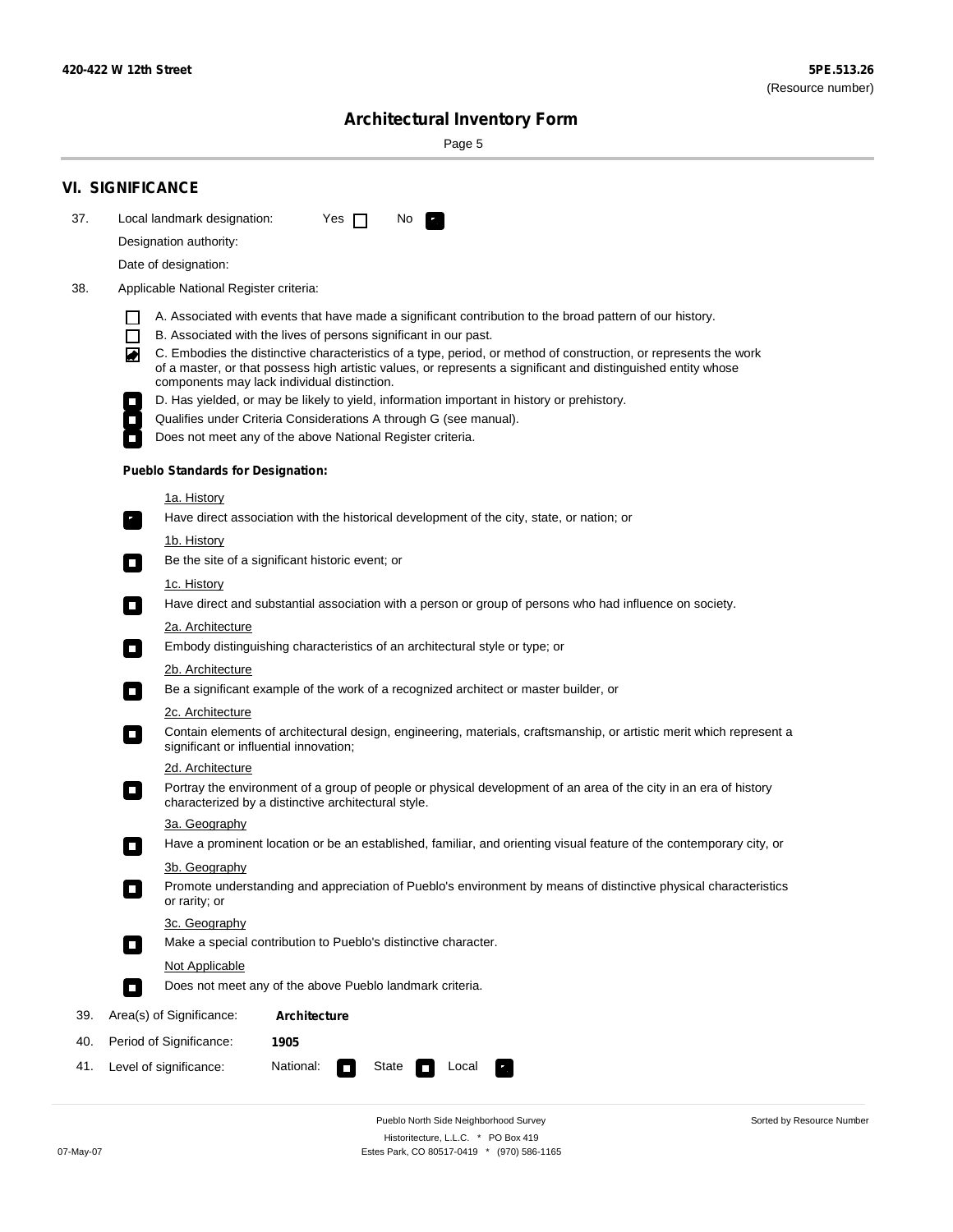Page 6

#### 42. Statement of significance:

This property is historically significant under Pueblo Local Landmark criterion 1A for its association with the development of **Pueblo's North Side Neighborhood, when more architecturally sophisticated buildings like this one joined the smaller,** plainer dwellings originally constructed here. It also represents the transition from large, single-family homes to apartments. As well, this building is architecturally significant under National Register criterion C (Pueblo Local Landmark criterion 2A) as an intact example of a classically styled duplex that is replicated frequently in the neighborhood. However, the levels of architectural and historical significance, combined with physical integrity, are not to the extent that this property would qualify for individual listing in the National Register of Historic Places, the Colorado State Register of Historic Properties, or as a City of Pueblo Landmark. Nonetheless, it is most likely a contributing resource within any potential historic district.

Constructed in 1905, the principal building on this property exhibits a moderately high level of physical integrity relative to the seven aspects of integrity as defined by the National Park Service and the Colorado Historical Society: location, setting, design, materials, workmanship, feeling, and association. The only notable modifications have been additions isolated to the **rear (south) elevation.**

#### **VII. NATIONAL REGISTER ELIGIBILITY ASSESSMENT**

National Register eligibility field assessment: 44. Local landmark eligibility field assessment:

45. Is there National Register district potential? Yes

**Pueblo's North Side Neighborhood represents the evolution of the city's professional middle and upper classes. Its diversity of architectural styles and forms directly represents the city's changing economic and cultural climates. As well, the neighborhood is distinctive because it appears to have evolved independently of the area's dominant industry, steel manufacturing.** Discuss:

 $\blacksquare$ 

No  $\Box$ 

Yes Yes No

**Individually eligible Not eligible** Not eligible **Need data Individually eligible Not eligible** Not eligible **Need data** 

 $No$   $N/A$ 

N/A IT

If there is National Register district potential, is this building contributing:



#### **VIII. RECORDING INFORMATION**

| 47. | Photograph numbers): | <b>CD-ROM Photo Disc: North Side Photos</b><br>File Name(s): 12thstw420-422                                                   |
|-----|----------------------|-------------------------------------------------------------------------------------------------------------------------------|
|     | Negatives filed at:  | <b>Special Collections</b><br><b>Robert Hoag Rawlings Public Library</b><br>100 East Abriendo Avenue<br>Pueblo, CO 81004-4290 |
| 48. | Report title:        | <b>Pueblo North Side Neighborhood Survey</b>                                                                                  |
| 49. | $Date(s)$ :          | 06/14/2005                                                                                                                    |
| 50. | Recorder(s):         | <b>Adam Thomas</b>                                                                                                            |
| 51. | Organization:        | Historitecture, L.L.C.                                                                                                        |
| 52. | Address:             | <b>PO Box 419</b>                                                                                                             |
|     |                      | Estes Park, CO 80517-0419                                                                                                     |
| 53. | Phone number(s):     | (970) 586-1165                                                                                                                |

<sup>43.</sup> Assessment of historic physical integrity related to significance: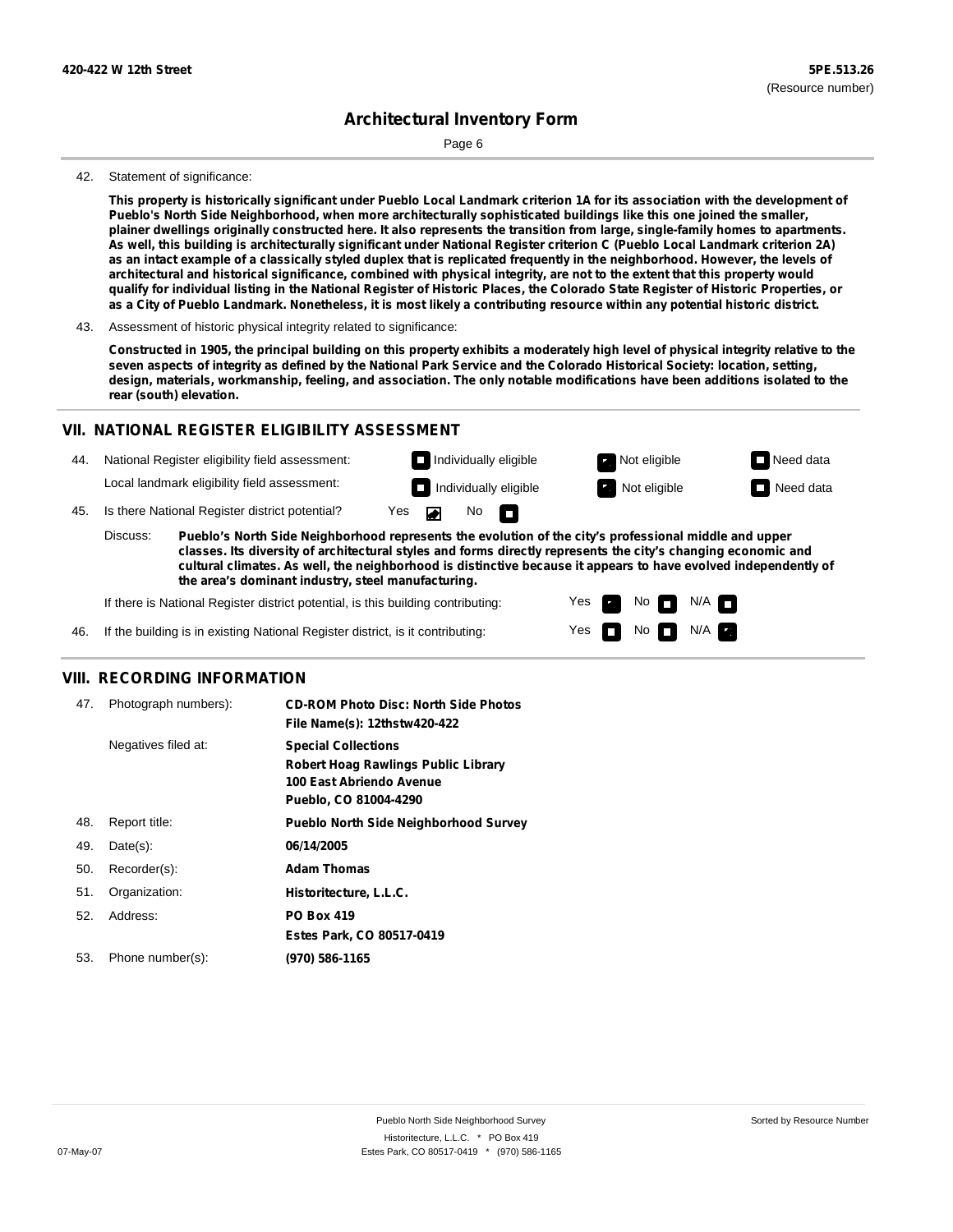Page 7